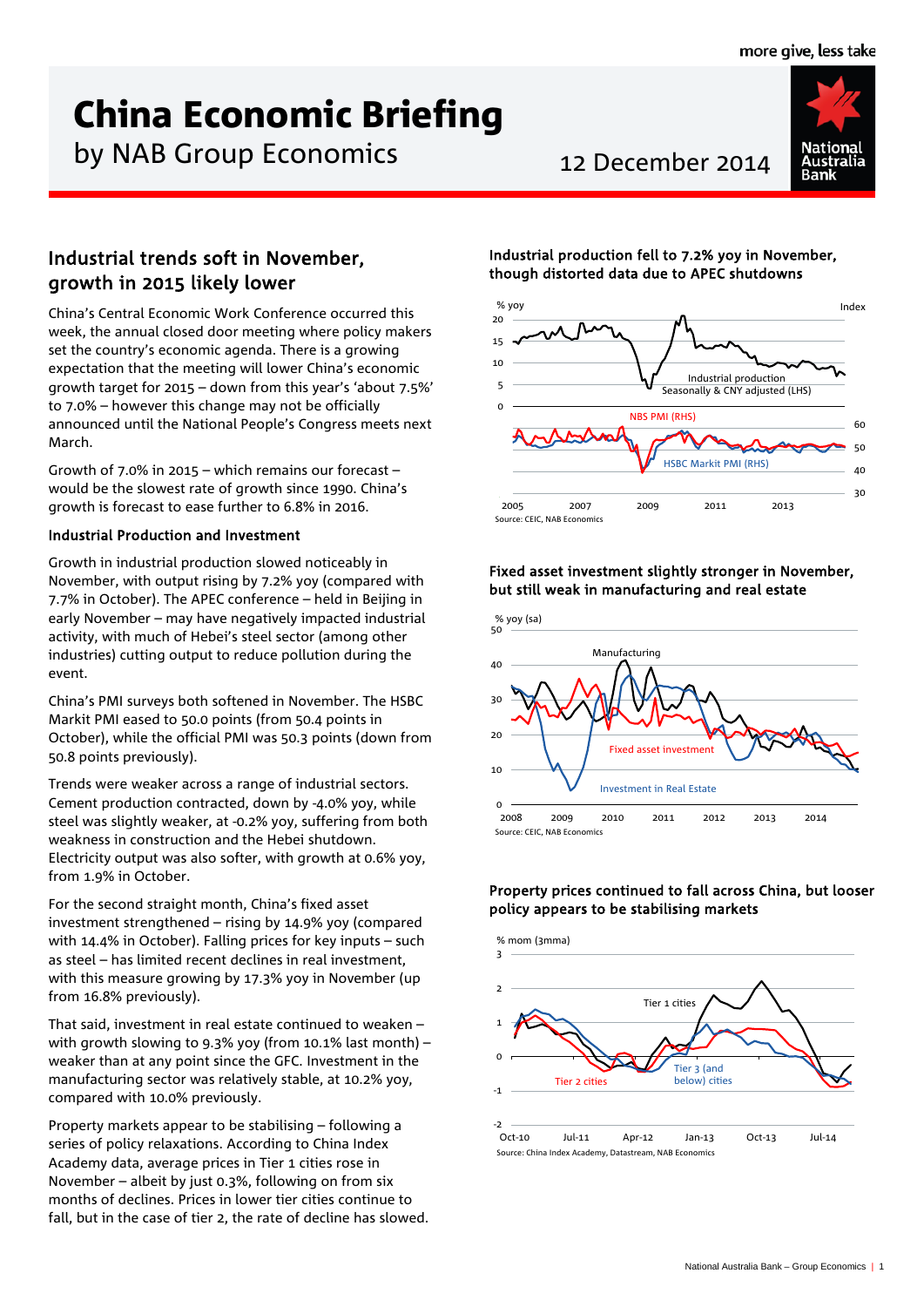### International trade

China's trade surplus climbed to a new record in November, as the country's imports contracted in year on year terms. The surplus was US\$54.5 billion (up from US\$45.4 billion in October).

US dollar denominated exports increased by 4.7% yoy in November (below the level of expectations) – down from 11.6% previously. According to China Customs data, exports to Hong Kong slowed in November, rising by just 1.0% yoy (compared with 24% in October).

However, in dollar terms exports to Hong Kong rose month on month to US\$35.5 billion (from US\$32.7 billion). That said, there is a considerable discrepancy between Chinese and Hong Kong data for this trade flow. According to Hong Kong Customs, imports from China in October totalled US\$23.1 billion – a difference of almost US\$10 billion.

This discrepancy highlights the issue of false invoicing (used to circumvent China's capital controls) that continues to distort trade data. Hong Kong has been the main export destination for these schemes.

Export trends to other major markets were mixed – with deliveries to the European Union stable at 4.1% yoy and the United States weaker at 7.2% yoy (from 11% previously).

China's import trends were particularly weak in November, falling by -6.7% yoy (compared with growth of 4.7% in October). The value of China's imports has been impacted by falling commodity prices, while volumes have also varied – with coal imports sharply lower in 2014.

In terms of major commodities, coal import volumes were down -26% yoy, copper by -3.6% yoy and iron ore by -13% yoy. Iron ore imports were likely impacted by the APEC related shutdown to Hebei's steel sector – this was the first year on year decline in iron ore imports this year.

### Retail Sales and Inflation

China's retail sales trends have remained relatively subdued, at 11.7% yoy in November (compared with 11.5% previously, which was the weakest rate of growth since February 2006). However, it is worth noting that retail price inflation has continued to weaken – just 0.4% yoy in November, meaning that real retail sales have trended higher in recent months – up by 11.3% yoy, from 10.7% previously.

Sales of food & beverages and clothing & footwear strengthened (rising by 13.0% yoy and 13.4% yoy respectively). In contrast, there was a notable slowdown in automotive sales, with growth of 2.0% yoy, compared with 4.5% in October.

Inflationary pressure has continued to ease, with the headline CPI at 1.4% yoy in November – down from 1.6% previously. This was the lowest rate since November 2009 – as China was coming out of a GFC related deflationary phase.

# Export growth weaker this month, distortions persist



# Recent spike in discrepancy between HK and China's trade data highlights false invoice distortion



# Weak imports of commodities in November may have been related to APEC shutdowns



### Weaker inflation narrows gap between nominal & real sales



\* No observation is shown for January due to the effect of Chinese New Year; Feburary shows the average of January and February compared to December. Source: CEIC, NAB Economics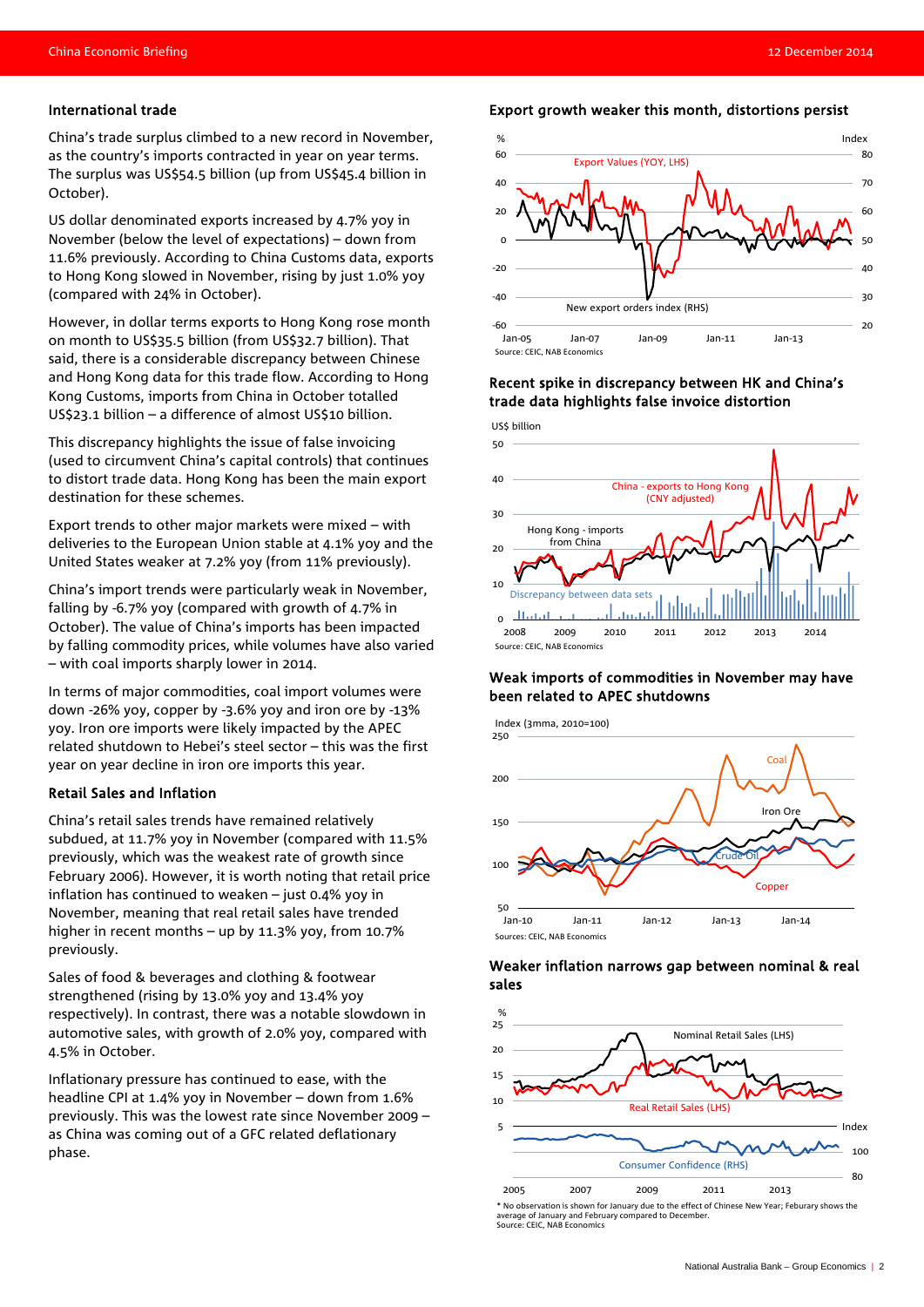Food prices have continued to soften, with an increase of 2.3% yoy in November (2.5% last month) – well below the levels of early 2014. Prices for meat and poultry rose modestly (0.5% yoy, compared with 1.1% last month), while fresh vegetables fell, down -5.2% yoy – the eighth straight month of declines.

Non-food price trends have continued to soften, with growth down to 1.0% yoy in November, from 1.2% previously.

Producer prices have fallen for thirty-three months in a row, with prices down -2.7% yoy. Producer price deflation remains linked to falling commodity prices – with heavy industry prices down by -3.5% yoy, compared with just -0.6% yoy for light industry.

### Credit conditions

The People's Bank of China (PBoC) made surprise cuts to benchmark interest rates in late November – with the lending rate cut by 40 bps to 5.6% and the deposit rate by 25 bps to 2.75%. The asymmetric nature of these changes theoretically places some additional burden on the banking sector, however banks may seek to maintain margins by increasing rates on loans.

The PBoC noted rising real interest rates (given the softening inflation trends) and the need to improve the cost and access to finance for SME firms as key drivers for this change. As noted in this month's [China Economic Update,](http://business.nab.com.au/wp-content/uploads/2014/12/China-Economic-Update-%E2%80%93-9-December-2014-PDF.pdf) SMEs account for a relatively small share of China's corporate bank loans, so there is no certainty that the lower benchmark lending rate will flow through into lower financing costs for these firms.

China's new credit data for November was not released at the time of writing. For the first ten months of the year, the volume of new total social financing declined – down -9.2% yoy to RMB 13.5 trillion.

An increase has only occurred in bank loans (up 2.8% yoy) and corporate bonds (up 23% yoy, but off a smaller base) while components of the shadow banking sector, particularly trust and entrusted loans (down -38% yoy), have contracted. Regulations around shadow banking continue to tighten, with the China Banking Regulatory Commission signalling changes in November – which could include bankers' acceptances and trade finance being included in banks leverage ratios, as well as tighter restrictions on wealth management products, reducing the volume of off balance sheet items.

### For more information, please contact

Gerard Burg +613 8634 2788

# Inflationary trends continue to soften, contributing to recent interest rate cut



### The asymmetric cut has narrowed the interest margin for China's banks



### New credit has contracted in 2014, with tighter controls on shadow banking overcoming slightly stronger bank lending